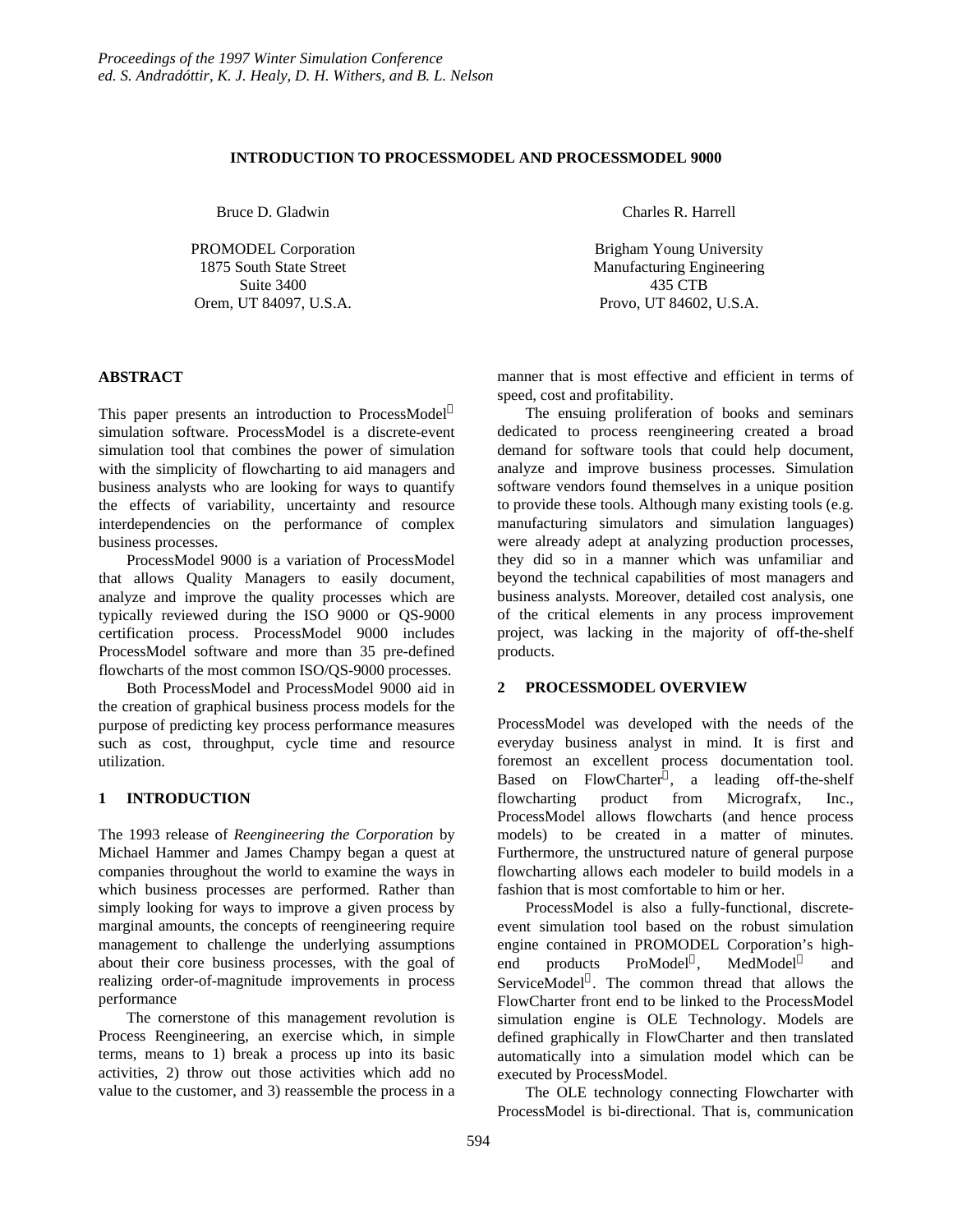between the two applications goes both ways. Through OLE automation, FlowCharter notifies ProcessModel whenever a shape or connection is created, edited or deleted. ProcessModel is thereby able to maintain information on all shapes and connections in a chart. Whenever a shape or connection in the chart is selected, ProcessModel is able to display the appropriate property sheet. Property sheets are used for entering simulationrelated information for each of the shapes and connections.

In the other direction, ProcessModel notifies FlowCharter on how to display objects and connections for better visual feedback on the object and connection type. For example, if the user creates a connection between a resource and an activity, ProcessModel knows what types of objects are being connected and instructs FlowCharter to display the connection as a dotted line instead of a solid line. Using OLE technology in this bidirectional fashion, both the chart and the simulation data always remain synchronized.

# **3 MODELING METHODOLGY**

Models are created graphically by placing shapes in the layout window to represent model objects. ProcessModel makes model editing quick and easy by providing a dialog box (referred to in ProcessModel as a Property Sheet) for each model element. Hence, there is no need to switch back and forth from drawing mode to data mode. Rather, the modeler is free to enter data about each model element as that element is placed on the screen.

The main object types available for building models in ProcessModel include Entitites, Activities, Storages, Resources and Routings. Advanced elements such as Attributes, Variables and Action Logic allow for more complex model definition.

#### **3.1 Entities**

Entities are the objects which are processed through the system, such as customers, documents, phone calls, or electronic data. Entities are introduced into the process through the Arrivals module which specifies how many and how often entities arrive to the process.

Once an entity has entered the process its future course of action is determined by the processing instructions contained in the activities and routings. Typical instructions include processing delays, move times and entity splits or joins.

Entities that have completed all processing instructions are exited from the system and statistics collected.

## **3.2 Activities**

Inputs are transformed into outputs via activities, which may or may not correspond to physical locations in the system. Activities typically represent processing events and have an associated capacity which limits the number of entities that can be processing at any one time. However, activities can also represent simple decision points, where variables are set, special statistics are collected or routing decisions are made.

Associated with each activity is the logic necessary to describe the actions required to process each entity through each activity in the process. This logic may be as simple as a time delay or as complex as a nested if-then logic statement that chooses one processing time over another based on the attribute values of the entity in process.

The outputs of an activity may or may not consist of the same entity that was input to the process. For example, a batching operation may combine 10 entities of the same or different types into one new entity type.

Activities may also be assigned to shift schedules, thereby limiting the times when an activity may occur.

#### **3.3 Storages**

Storages are holding places where entities may wait until requested for further processing downstream. Storages are similar to activities in that they have a capacity. However, whereas the capacity of an activity refers to how many entities may be processing at one time, the capacity of a storage simply refers to how many entities may be holding at that storage at any time.

Storages have the added benefit of allowing the modeler to specify the order in which entities may leave the storage. The options are limited to first-in first-out (FIFO), last-in first-out (LIFO), or no queuing.

#### **3.4 Resources**

Resources are agents (typically people or equipment) that are used to process entities at activities and/or to move entities from one activity to another. Activities and routings may require multiple resources, or may choose amongst several available resources based on the occurrence of some user-defined condition.

Like activities, resources may be assigned to shift schedules to limit the availability of the resource.

#### **3.5 Routings**

Routings specify how entities travel from one activity to another. Common routing types include: Percentage, Conditional, Alternate, Renege and Attach (for joining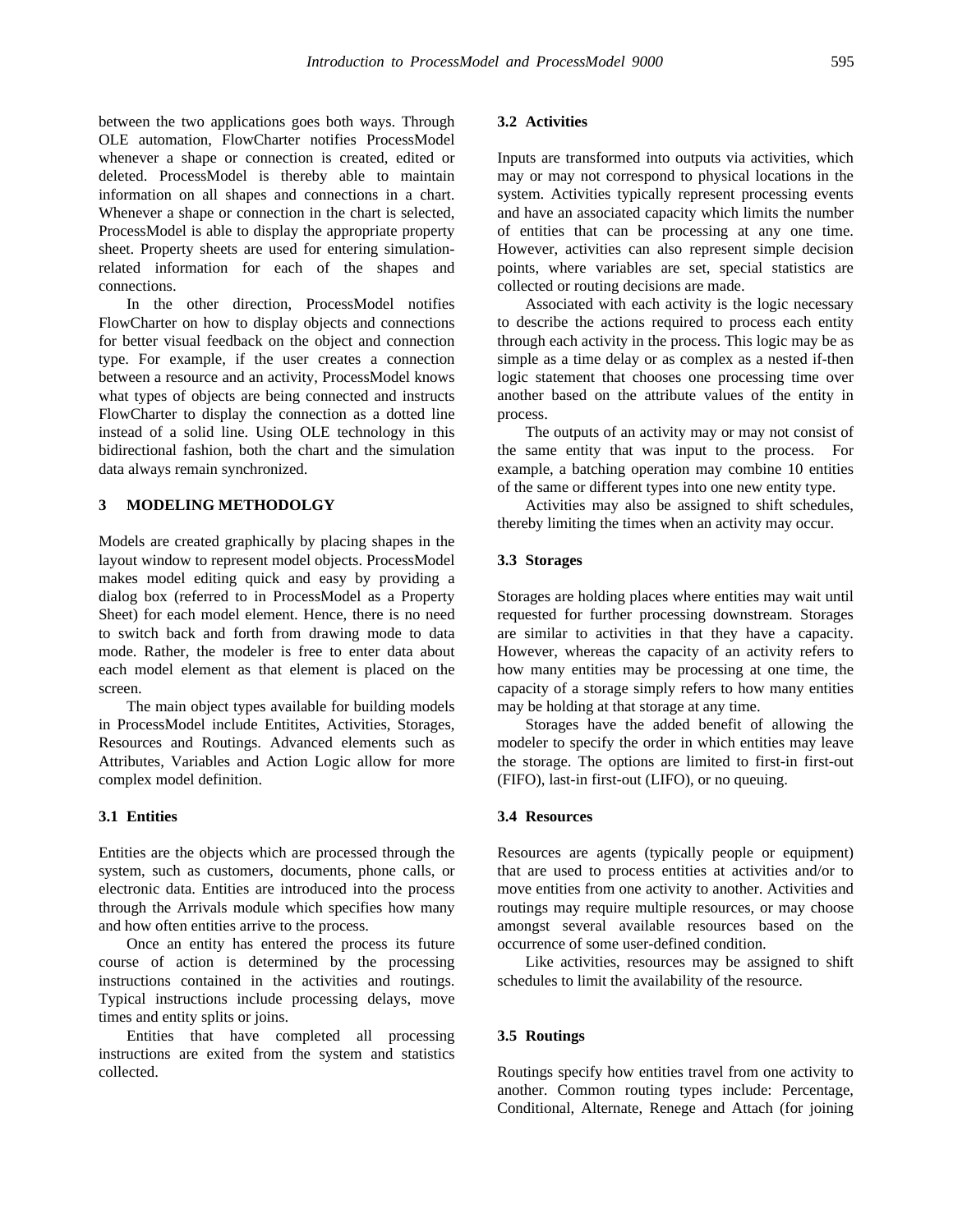one entity to another). In addition, routings specify the amount of time required for an entity to move from one activity to another and, optionally, the resource required to move the entity.

# **3.6 Variables**

Variables are numeric counters that are used for tracking specific information. Typical applications of variables include collecting user-defined statistics or tracking the number of entities in process from a designated starting point to a designated ending point.

Variables may be either integer or real, and are global in nature. That is, the value of a variable may be checked or set by any entity, at any point in the process.

# **3.7 Attributes**

Attributes are numeric counters which are similar to

variables. However, whereas variables are global in nature, attributes are local. Each entity in the process has a unique attribute value that may be checked or set only by the entity holding that attribute value.

Attributes are typically used for tracking information or for making decisions that are unique to each entity.

# **3.8 Action Logic**

Action logic is used throughout a model to control the events in the process. ProcessModel allows a modeler to

statements and expressions. Action logic is allowed in the arrival, activity, storage and routing property sheets only.

# **4 EXAMPLE MODEL**

Figure 1 shows a typical model that uses all of the modeling elements discussed above. The model represents a software help desk process, similar to the customer support process performed at PROMODEL Corporation in the support of ProcessModel.



Figure 1: Call Center Model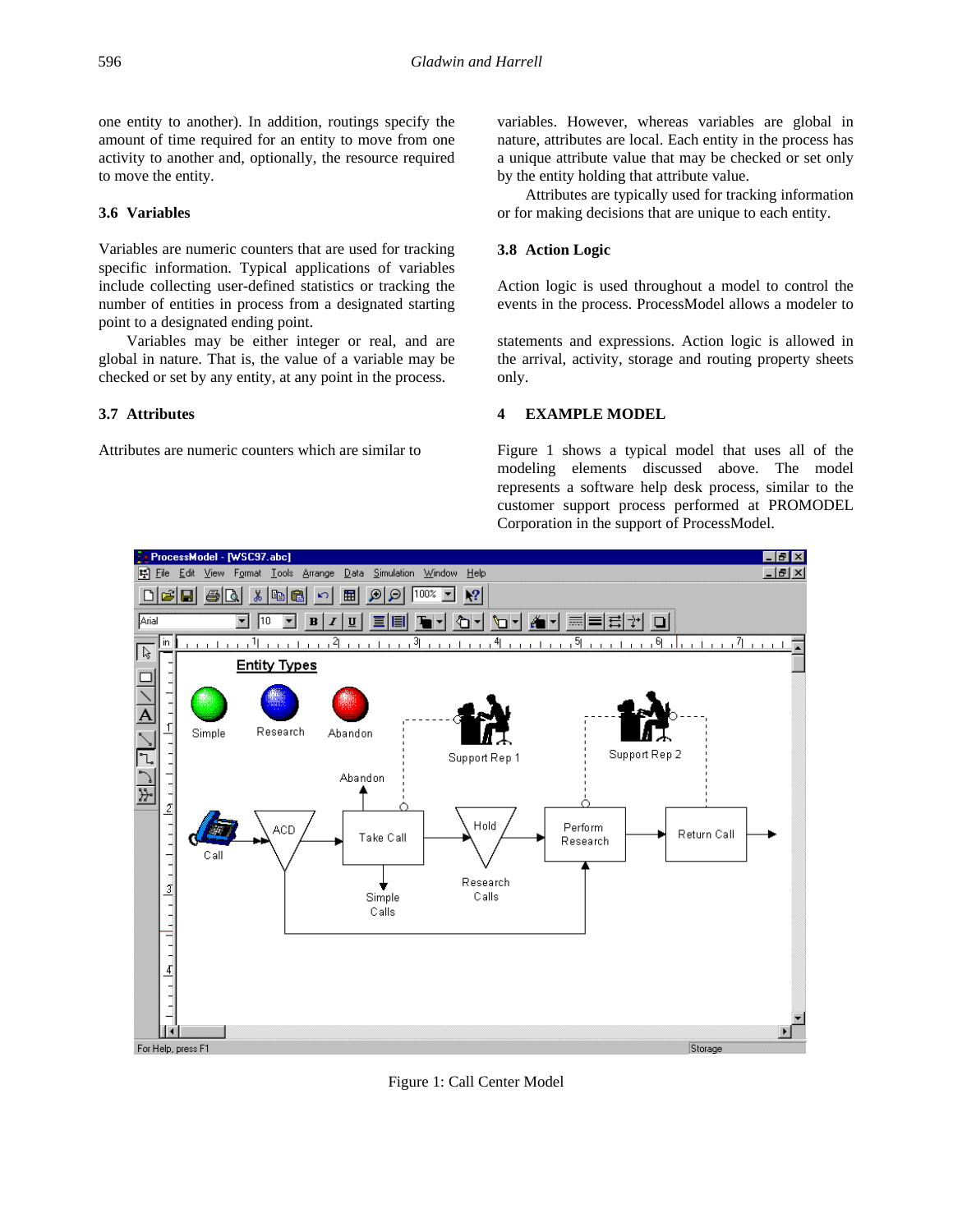A model such as this takes only minutes to build in ProcessModel, including the time necessary to enter all of the supporting model data, e.g. activity times, move times, action logic, etc.

#### **4.1 Process Description**

The entities in the process include three types of telephone calls: Simple, Research and Abandon. All arriving calls are named simply "Call". Calls enter a storage named ACD where 90% of the arriving calls will be directed to the Take Call activity. The remaining 10% represent callers who are working through an existing problem and know the extension of a particular person in the advanced support group.

The entire process consists of only three activities: Take Call, Perform Research and Return Call. The Take Call activity contains, within itself, an input queue where calls wait until the resource Support Rep 1 is available. Only one unit of Support Rep 1 is available to take initial calls. The time required at the Take Call activity is a based upon a triangular distribution with a minimum time of 1.0 minute, a most likely of 3.0 minutes and a maximum time of 6.0 minutes. 80% of the calls entering the Take Call activity are problems of relatively low complexity and thus renamed "Simple". The remaining 20% are calls of moderate to high complexity and are renamed "Research".

Each caller is willing to wait only a certain amount of time for service. If a call cannot be answered before the caller tolerance time expires, then the call will exit the system at the Take Call activity and be renamed "Abandon". The tolerance time is assigned in the arrival action logic according to a triangular distribution with a minimum time of 2.0 minutes, a most likely time of 7.0 minutes and a maximum time of 15.0 minutes. This value is assigned to an attribute which remains with the call throughout the process.

Calls that require research on the part of the advanced support group are sent to a storage named Hold where they wait until a unit of Support Rep 2 is available. There are three units of Support Rep 2. The time to perform research on each call is dependent upon the complexity level of the call. Moderately complex problems will take between 10 and 30 minutes (uniformly distributed), while high complexity problems can take anywhere from 1.0 to 4.0 hours according to a triangular distribution with a most likely time of 1.5 hours.

#### **4.2 Costing**

One of the most beneficial features in ProcessModel is the ability to include entity, resource and activity cost factors in the property sheet associated with each object. This allows for unit costs for each entity type to be calculated automatically as entities exit the process.

Each entity type may have two associated cost factors. The first factor is an initial cost, such as the cost of raw materials or the cost to purchase the entity from an outside supplier. Entities may also have a cost associated with waiting or storage time. Examples include long distance charges for calls placed on hold, or holding costs for inventory in storage.

Resources may also have two associated cost factors: hourly cost and cost per use. These costs are transferred to an entity whenever the entity requires the use of that resource type. For example, if an entity requires the use of a \$12.00 per hour resource for a 1.5 hour activity, then that entity will accumulate \$18.00 each time that activity is performed.

Finally, activities themselves may have cost factors associated with them. The first is a cost per hour of activity time, and the second is a cost per occurrence of the activity. Entities that are processed through an activity will accumulate these costs whenever the activity is performed. These costs are independent of and additional to any resource costs incurred in performing the activity.

As each entity exits the process, its accumulated cost is added to the total cost for that entity type. The total cost is then divided by the number of entities that have been processed to calculate the unit cost.

#### **4.3 Animation and Model Execution**

Figure 2 shows a snapshot of the call center model during runtime. Entities arrive along the double headed arrival arrow and travel along routing lines from one activity or storage to another. Both activities and storages have counters below and/or above them to represent the number of entities currently in the activity or storage, or in the input/output queues associated with an activity.

The modeler has a high degree of control over the execution during runtime. For example, the animation speed can be controlled by the slider bar above the animation window, and the clock in the upper right corner can be shown in several formats. Other runtime interaction features include: panning and zooming, event tracing, pausing the execution and suspending the animation for increased execution speed.

One of the most useful features of ProcessModel is the ability to define multiple scenarios for experimentation purposes. The modeler can specify which model parameters to change, along with the desired values, and let ProcessModel automatically run each scenario with as many replications as necessary.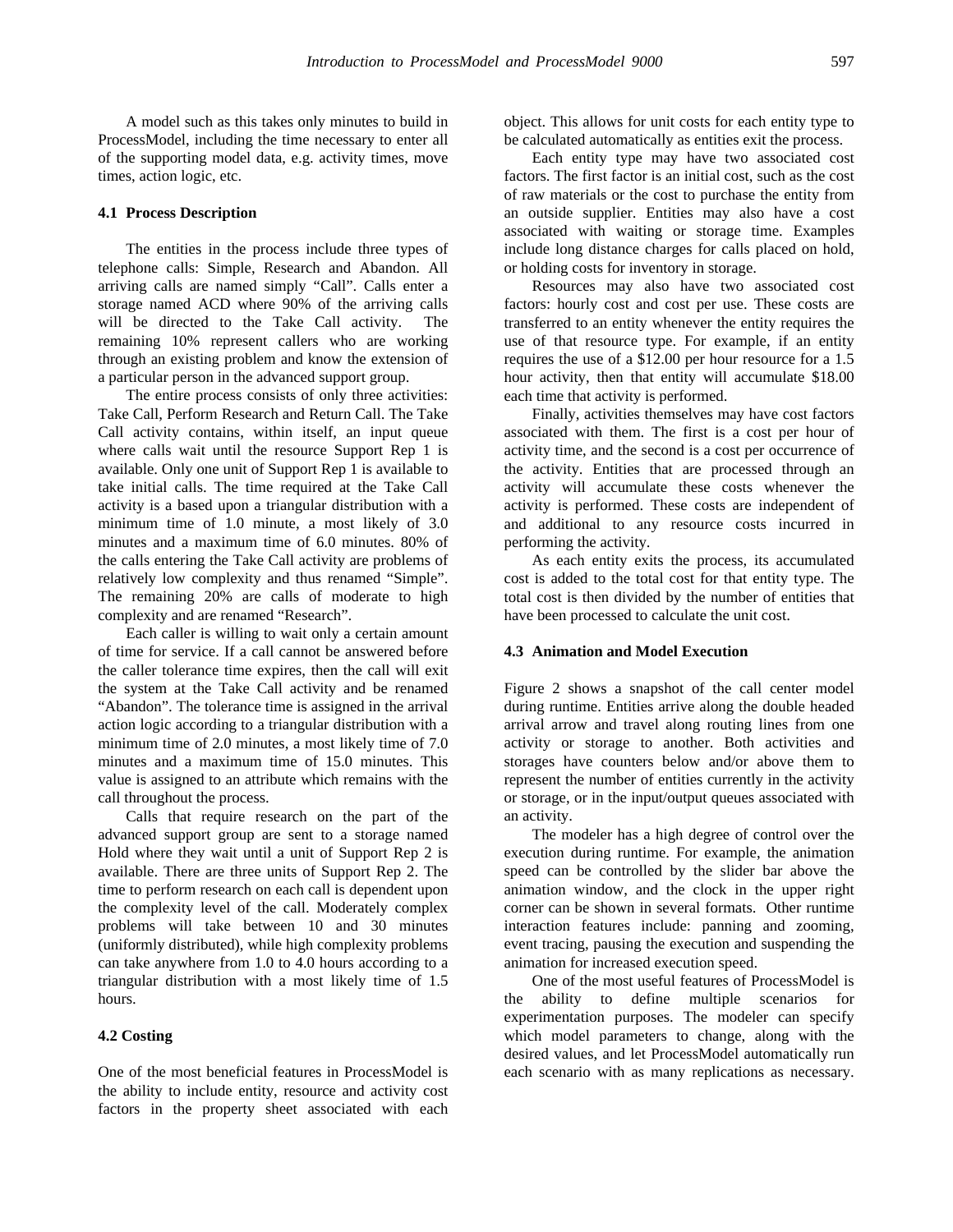

Figure 2: Snapshot of Call Center Model Animation

#### **4.4 Statistics and Output**

ProcessModel provides automatic summary statistics in several forms including tables, charts and graphs. If the modeler desires to create his or her own specially formatted reports, raw data can be saved in text files or comma separated files for easy import to other programs such as spreadsheets and databases.

An on-screen scoreboard gives instant feedback on four critical performance measures: Throughput, Cycle Time, Value Added Time and Unit Cost. These measures are updated each time an entity exits the system. Figure 2 shows the scoreboard in the upper left portion of the screen for the example model outlined above. A separate column is created for each entity type for which the modeler chooses to collect statistics.

A detailed, tabular summary is generated at the end of each model run. Figure 3 shows a report for a 40 hour run of the call center example model. The report contains summary statistics for each activity, resource and entity type in the process. Summary statistics are given for the states of each activity, entity type and resource type. In addition, the percentage of time that each activity, resource type and entity type spent in a particular state is provided.

Charts and graphs, including time series plots of variables, can be created easily in ProcessModel. Bar charts and pie charts can be created for Activity and Resource Utilization, as well as Activity and Resource States. Time series plots, like the one in Figure 4 show how variable values change over time. In this graph the number of calls which abandon over the 40 hour run are compared for two scenarios. The first scenario represents an average call inter-arrival time of 5.0 minutes, whereas the second scenario represents an average inter-arrival time of 4.5 minutes.

Multiple replication analysis is a critical element in understanding the affects of variability on process performance. ProcessModel retains a complete summary report on each replication and automatically generates a multiple replication summary showing the minimum, maximum and average values for all statistics over all runs. Confidence interval calculations are also provided for 90%, 95% and 99% intervals.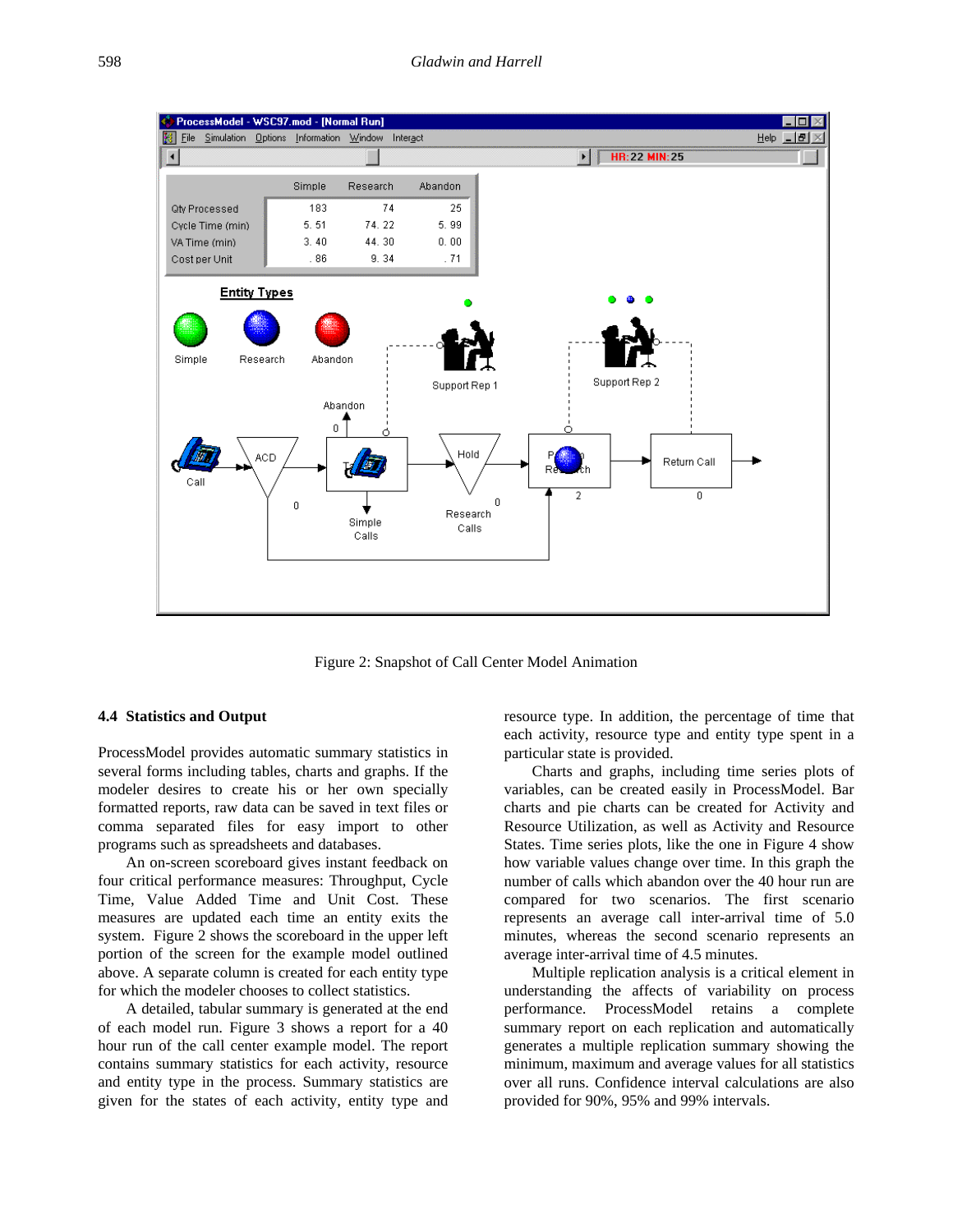| ProcessModel Output - [General Report]                                                                                                          |                                 |                            |                                            |                                         |                                 |                                  |                                 | 16.            |
|-------------------------------------------------------------------------------------------------------------------------------------------------|---------------------------------|----------------------------|--------------------------------------------|-----------------------------------------|---------------------------------|----------------------------------|---------------------------------|----------------|
| File View Options Window Help                                                                                                                   |                                 |                            |                                            |                                         |                                 |                                  |                                 | - 레×           |
| u                                                                                                                                               |                                 |                            |                                            |                                         |                                 |                                  |                                 |                |
| General Report<br>Output from C:\ProcessModel\Models\Demos\WSC97.mod<br>Date: Jul/17/1997 Time: 10:37:20 AM<br>-------------------------------- |                                 |                            |                                            |                                         |                                 |                                  |                                 |                |
| : Interarrival=5.0<br>Scenario<br>Replication : 1 of 1<br>Simulation Time : 40 hr                                                               |                                 |                            |                                            |                                         |                                 |                                  |                                 |                |
| <b>ACTIVITIES</b>                                                                                                                               |                                 |                            |                                            |                                         |                                 |                                  |                                 |                |
| Activity<br>Name<br>----------------                                                                                                            | Scheduled<br>Hours<br>--------- | Capacity<br>--------       | Total<br>-------                           | Average<br>Minutes<br>Entries Per Entry | Average<br>Contents<br>-------- | Maximum<br>Contents<br>--------- | Current<br>Contents<br>-------- | % Util         |
| Take Call in0                                                                                                                                   | 40.00                           | 10.00                      | 454.00                                     | ----------<br>2.09                      | 0.40                            | 6.00                             | 0.00                            | ------<br>3.96 |
| <b>Take Call</b>                                                                                                                                | 40.00                           | $\overline{\mathbf{1.00}}$ | 419.00                                     | 3.33                                    | 0.58                            | 1.00                             | 0.00                            | 58.12          |
| Perform Research                                                                                                                                | 40.00                           | 3.00                       | 137.00                                     | 40.60                                   | 2.32                            | 3.00                             | 3.00                            | 77.25          |
| Return Call                                                                                                                                     | 40.00                           | 3.00                       | 134.00                                     | 3.16                                    | 0.18                            | 2.00                             | 0.00                            | 5.88           |
| ACTIVITY STATES BY PERCENTAGE (Multiple Capacity)                                                                                               |                                 |                            |                                            |                                         |                                 |                                  |                                 |                |
| Activity<br>Name                                                                                                                                | Scheduled<br>-------            | Hours Empty<br>------      | ۰.<br>% Partially<br>Occupied<br>--------- | €<br>Full<br>-----                      |                                 |                                  |                                 |                |
| Take Call inQ                                                                                                                                   | 40.00 74.07                     |                            | 25.93                                      | 0.00                                    |                                 |                                  |                                 |                |
|                                                                                                                                                 |                                 |                            |                                            |                                         |                                 |                                  |                                 |                |
|                                                                                                                                                 |                                 |                            |                                            |                                         |                                 |                                  |                                 |                |

Figure 3: Tabular Summary of Call Center Model Statistics



Figure 4: Time Series Plot of Abandoned Calls